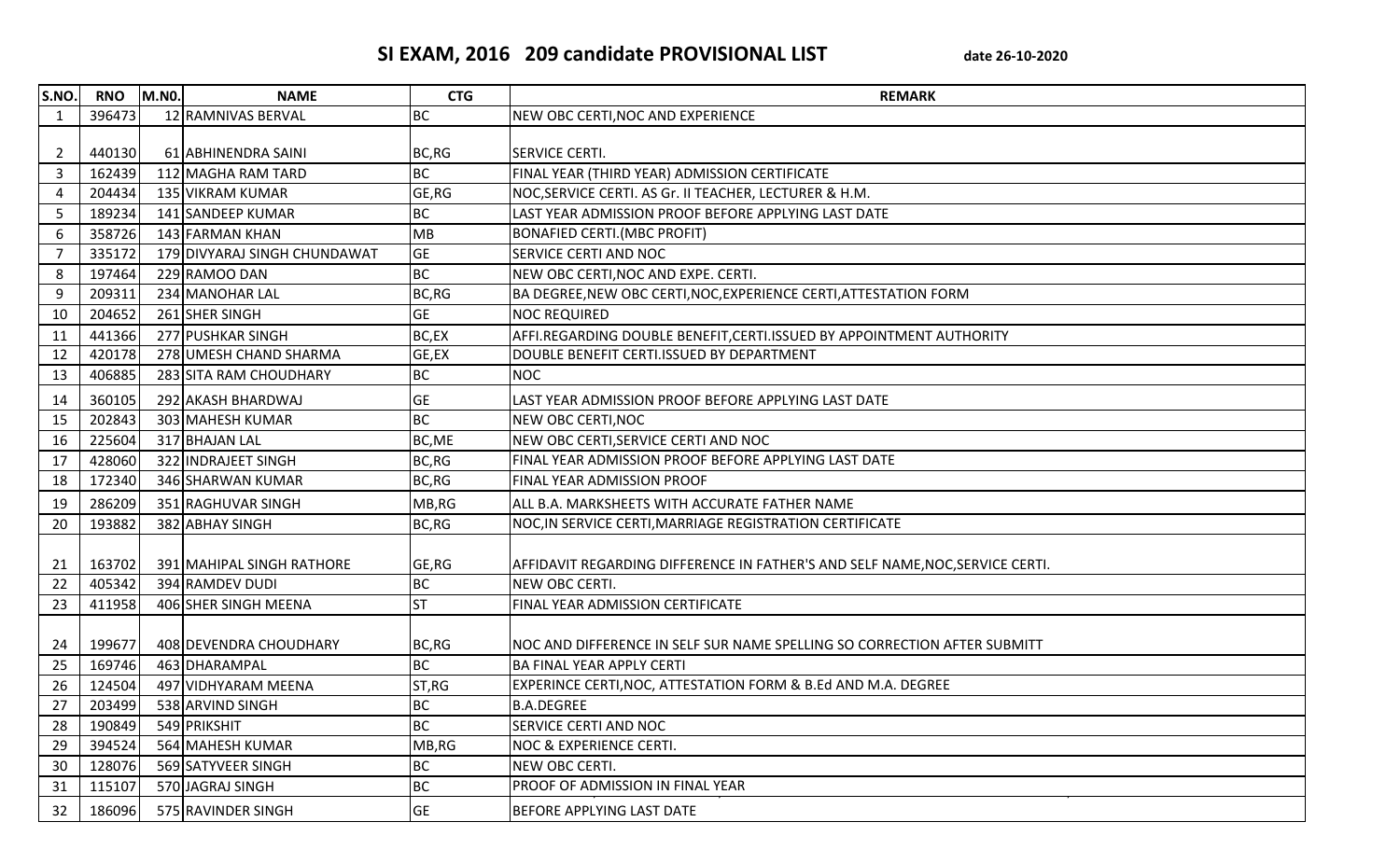| S.NO. | <b>RNO</b> | <b>M.NO.</b> | <b>NAME</b>                    | <b>CTG</b> | <b>REMARK</b>                                                           |
|-------|------------|--------------|--------------------------------|------------|-------------------------------------------------------------------------|
| 33    | 333331     |              | 580 ANIL KUMAR YADAV           | ВC         | EXPE.CERTI.REQ.                                                         |
| 34    | 238649     |              | 592 GAJENDRA SINGH             | GE, RG     | <b>NOC AND EXPERIENCE CERTI.</b>                                        |
| 35    | 408846     |              | 594 PRAHLAD NATH               | BC         | <b>NOC</b>                                                              |
| 36    | 342635     |              | 608 CHINTAMANI PANCHOLI        | <b>GE</b>  | <b>NOC AND SERVICE CERTI.</b>                                           |
| 37    | 212536     |              | 618 OM SIYAG                   | <b>BC</b>  | NEW OBC CERTI, NOC, EXPERIENCE CERTI, COPY OF DETAIL FORM               |
| 38    | 412377     |              | 621 SUBHASH CHAND SWAMI        | BC, NG     | LATEST OBC CERTI, NOC, SERVICE CERTI.                                   |
| 39    | 387229     |              | 642 VINOD KUMAR SHARMA         | <b>GE</b>  | FINAL YR ADMISSION IN GRADUATION CERTIFICATE TILL LAST APPLYING DATE    |
| 40    | 257016     |              | 651 PAWAN SOLANKI              |            | BC, RG, TSP-UR LATEST OBC CERTIFICATE & NOC                             |
| 41    | 223595     |              | 658 KARAN SINGH                | <b>GE</b>  | <b>BA DEGREE REQ.</b>                                                   |
| 42    | 132698     |              | 667 PAVAN KUMAR                | BC,RG      | FINAL YEAR ADMISSION PROOF BEFORE LAST DATE OF APPLYING                 |
| 43    | 371446     |              | 724 SUNIL KUMAR SAINI          | BC         | NEW OBC CERTIFICATE AND NOC REQUIRED                                    |
| 44    | 422562     |              | 746 OM PRAKASH YADAV           | <b>BC</b>  | NEW OBC CERTI AND B.A. DEGREE                                           |
| 45    | 398984     |              | 756 SURESH KUMAR               | <b>BC</b>  | <b>GRADUATION DEGREE</b>                                                |
| 46    | 335864     |              | 771 VIVEK KUMAR SHERAWAT       | <b>SC</b>  | B.TECH 8 SEMESTER MARKSHEET, B.TECH.UNI AFFILIATION AND UNI AFFILIATION |
| 47    | 227690     |              | 774 JETHU DAN                  | <b>BC</b>  | NOC, OBC CERTI. (CHARAN CASTE), EXPERIENCE CERTI.                       |
| 48    | 228577     |              | 786 SHARVAN KUMAR              | <b>BC</b>  | NOC REQ.                                                                |
| 49    | 182563     |              | 799 VINOD KUMAR                | <b>BC</b>  | NEW OBC CERTI.                                                          |
| 50    | 177105     |              | 818 AAT RAM                    | <b>BC</b>  | <b>GRADUATION DEGREE WITH DIVISION MENTIONED</b>                        |
| 51    | 376342     |              | 833 JITENDRA KUMAR SHARMA      | GE,EX      | <b>NOC with Retir. Date</b>                                             |
| 52    | 395718     |              | 845 MANOHAR SIYAG              | <b>BC</b>  | AFFI.REGARDING DIFFERENCE IN FATHER NAME                                |
| 53    | 366712     |              | 861 SAROJ GOSWAMI              | BC, WE     | NEW OBC CERTI, AFFIDAVIT REGARDING DIFFERNCE IN SELF NAME               |
| 54    | 154602     |              | 866 LEKHRAJ MEENA              | <b>ST</b>  | <b>NOC AND SERVICE CERTI.</b>                                           |
| 55    | 292940     |              | 868 RAVI PRAKASH               | <b>BC</b>  | NEW OBC CERTI, MBA MARKSHEET, MARRIAGE REG.CERTI.                       |
| 56    | 403708     |              | 869 RAKESH KUMAR SAINI         | <b>BC</b>  | BA I & II YEAR MARKSHEET, FINAL YEAR ADMISSION CERTI.                   |
| 57    | 153469     |              | 871 KUMAR SINGH JAT            | <b>BC</b>  | <b>ADMISSION PROOF FOR ADMISSION IN FINAL YEAR</b>                      |
| 58    | 112867     |              | 878 RAKESH PANWAR              | ВC         | <b>OBC CERTI.REQ.</b>                                                   |
| 59    | 282790     |              | 884 HARENDRA KUMAR             | MB,RG      | <b>NOC &amp; EXPERIENCE CERTI.</b>                                      |
| 60    | 164950     |              | 901 SITA RAM KUKANA            | <b>BC</b>  | <b>NOC</b>                                                              |
| 61    | 182262     |              | 906 VINOD KUMAR                | <b>BC</b>  | NEW OBC CERTIFICATE                                                     |
| 62    | 145680     |              | 917 MAHENDRA CHOUDHARY         | BC,RG      | <b>EXPERIENCE CERTI AND NOC</b>                                         |
| 63    | 146071     |              | 927 HARSH WARDHAN SINGH DHAYAL | BC         | NEW OBC CERTI, AND AFFI.REGARDING DIFF.IN SELF NAME                     |
| 64    | 434428     |              | 935 ISHWAR PRASAD              | <b>SC</b>  | NOC AND SERVICE CERTI.                                                  |
| 65    | 371048     |              | 942 ASHWANI KUMAR SINGH        | <b>GE</b>  | <b>ATTESTATION FORM IN TWO COPIES WITH SIGNED BY GAZZETTED OFFICER</b>  |
| 66    | 273732     |              | 944 VINOD CHOUDHARY            | <b>BC</b>  | <b>NOC AND EXPERIENCE CERTI.</b>                                        |
| 67    | 100079     |              | 950 GOVIND CHOUDHARY           | <b>BC</b>  | NEW OBC CERTIFICATE.                                                    |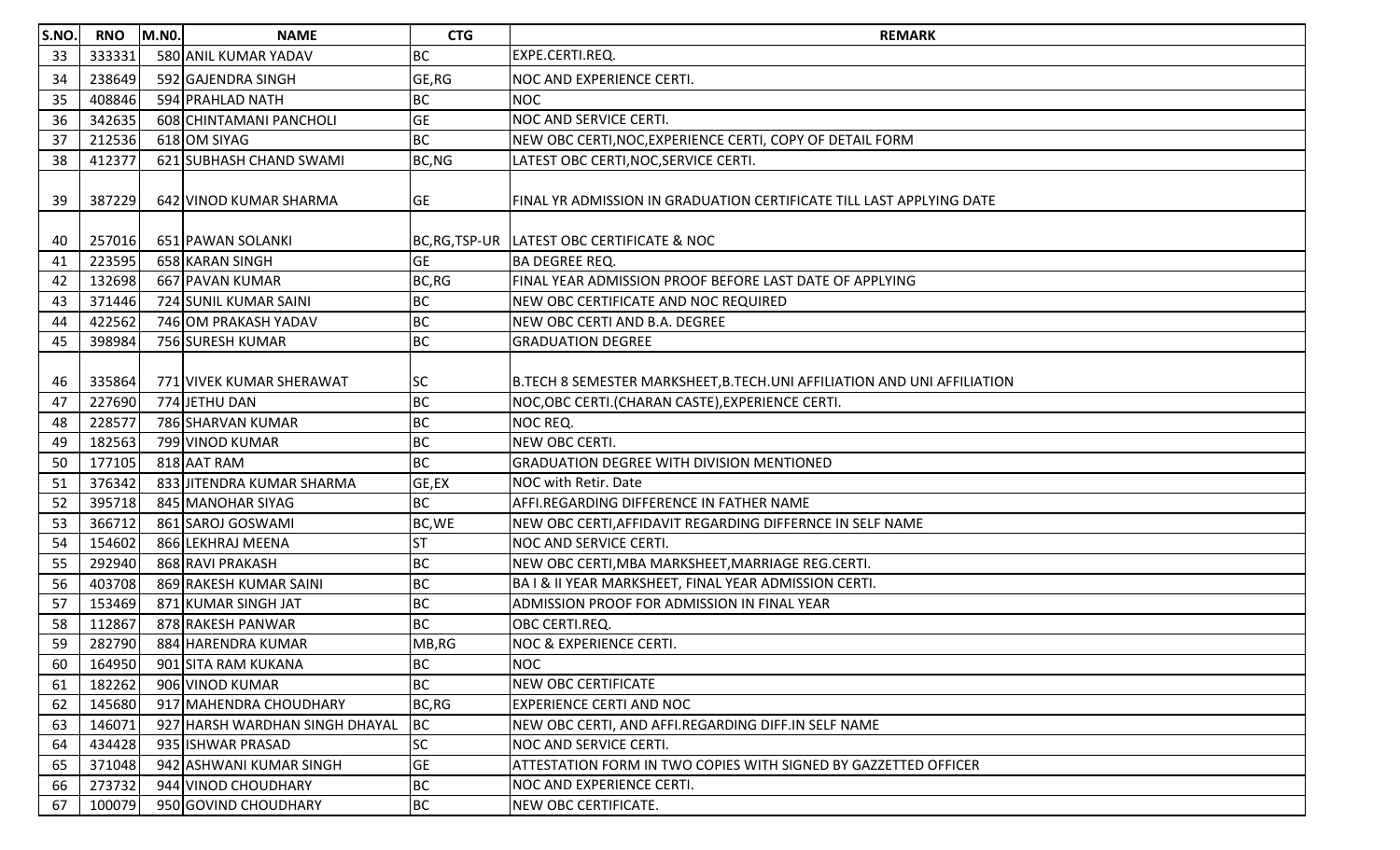| S.NO. | <b>RNO</b> | M.NO. | <b>NAME</b>                    | <b>CTG</b> | <b>REMARK</b>                                                                                                                                                 |
|-------|------------|-------|--------------------------------|------------|---------------------------------------------------------------------------------------------------------------------------------------------------------------|
| 68    | 111498     |       | 951 KANTA BHAKAR               | BC, WE     | FINAL YR.ADMISSION PROOG BEFORE APPLYING LAST DATE                                                                                                            |
| 69    | 198140     |       | 958 BHAGAWATI                  | BC, WE     | FINAL YEAR(THIRD YEAR)ADMISSION CERTI.                                                                                                                        |
| 70    | 176755     |       | 963 FARZAND ALI                | BC, RG     | AFFIDAVIT REGARDING DIFFERENCE IN MOTHER NAME                                                                                                                 |
| 71    | 121441     |       | 976 CHOTHMAL GUJAR             | MB,EX      | NEW OBC CERTI,                                                                                                                                                |
| 72    | 214991     |       | 983 SHAITAN CHOUDHARY          | BC,EX      | AFFI.REGARDING DOUBLE BENEFIT, ORIGINAL NOC                                                                                                                   |
| 73    | 295264     |       | 1004 KAVITA BAI                | ST, WE     | NOC AND EXPERIENCE CERTI.                                                                                                                                     |
| 74    | 168639     |       | 1007 SANDEEP KUMAR             | BC,EX      | NOC WITH RETIREMENT DATE, OBC CERTI.                                                                                                                          |
| 75    | 131077     |       | 1010 VISHNU KUMAR              | <b>BC</b>  | NEW OBC CERTI.                                                                                                                                                |
| 76    | 292694     |       | 1013 BIJENDRA SINGH            | <b>SC</b>  | <b>EXPERIENCE CERTI. AND NOC</b>                                                                                                                              |
| 77    | 444496     |       | 1037 PRAVEEN YADAV             | GE, WE     | NOC, SERVICE CERTI, MARRIAGE REG.,                                                                                                                            |
| 78    | 424542     |       | 1059 UMRAO JAT                 | BC,EX      | BIRTH CERTI.OF SON, NOC WITH RETIREMENT DATE                                                                                                                  |
| 79    | 100900     |       | 1075 RAMRATAN BISU             | BC         | NOC AND SERVICE CERTI.(06/19 TO CONTINUE)                                                                                                                     |
| 80    | 226147     |       | 1080 KAILASH                   | <b>BC</b>  | LATEST OBC CERTI, AFFI.REGARDING DIFFERENCE IN FATHER NAME                                                                                                    |
| 81    | 372364     |       | 1086 YASHPAL SINGH CHOUDHARY   | BC,EX      | B.A.FINAL YR.MARKSHEET WITH DIVISION                                                                                                                          |
| 82    | 179370     |       | 1092 PARMILA                   | BC, WE, RG | <b>BONAFIED CERTI WITH FATHER NAME</b>                                                                                                                        |
| 83    |            |       | 113668 1106 KISHNARAM          | BC,EX      | पटवारी पद पर नियुक्ति आदेश की प्रति, पटवारी पद पर Ex. का लाभ लिया है या नहीं के संबंध में साक्ष्य के समय नियोक्ता को<br>भरे गये आवेदन पत्र की सूचना का प्रमाण |
| 84    | 334760     |       | 1107 BHAWANA SHARMA            | BC, WE     | <b>BONAFIED CERTI, SERVICE CERTI, NOC</b>                                                                                                                     |
| 85    | 353213     |       | 1112 SARJEET SINGH             | <b>GE</b>  | <b>NOC</b>                                                                                                                                                    |
| 86    | 238977     |       | 1135 KANHAIYA LAL MEENA        | ST, RG     | PROOF OF ADMISSION IN B.A. FINAL YEAR                                                                                                                         |
| 87    | 217755     |       | 1145 MUKESH KUMAR              | <b>BC</b>  | NOC REQ.                                                                                                                                                      |
| 88    | 159904     |       | 1149 BALA RAM                  | <b>BC</b>  | PROOF OF ADMISSION IN FINAL YEAR                                                                                                                              |
| 89    | 443215     |       | 1160 KAMLESH KUMAR MEENA       | ST,NG      | NOC, EXPE. CERTIFICATE                                                                                                                                        |
| 90    | 379428     |       | 1161 PRAMOD KUMAR MEENA        | <b>ST</b>  | <b>EXPERIENCE CERTI.</b>                                                                                                                                      |
| 91    | 227009     |       | 1162 PRAVEEN SINGH             | GE, RG     | <b>NOC &amp; EXPERIENCE CERTI</b>                                                                                                                             |
| 92    | 371368     |       | 1165 SURAJ PAL RUNDLA          | <b>BC</b>  | <b>NOC &amp; EXPERIENCE CERTI.</b>                                                                                                                            |
| 93    | 307079     |       | 1181 JAL SINGH MEENA           | ST,NG      | NOC & EXPERIENCE CERTIFICATE REQ.                                                                                                                             |
| 94    |            |       | 287438 1206 ASHOK KUMAR        | <b>BC</b>  | UNIVERSITY AFFILIATION RELATED MATTER                                                                                                                         |
| 95    |            |       | 101215 1218 KAILASH RAM        | BC, RG     | <b>MARRIAGE REGISTRATION CERTI</b>                                                                                                                            |
| 96    | 192465     |       | 1220 SURESH                    | <b>BC</b>  | <b>NEW OBC CERTI</b>                                                                                                                                          |
|       |            |       |                                |            | ALL ORIGINAL DOCUMENT OF SECONDARY,SR.SEC MARKSHEET & GRADUATION DEGREE,NEW OBC CERTI,NOC,EXPERIENCE                                                          |
| 97    | 367221     |       | 1227 HEERA LAL MAHALA          | <b>BC</b>  | CERTI.                                                                                                                                                        |
| 98    | 338142     |       | 1231 VIKASH KUMAR MEENA        | ST, RG     | <b>NOC</b>                                                                                                                                                    |
| 99    | 227802     |       | 1246 ANJALI CHOUDHARY          | BC, WE     | NEW OBC CERTI.AND NOC                                                                                                                                         |
| 100   |            |       | 296040 1266 DINESH KUMAR YADAV | BC,EX      | AFFI.REGARDING DIFFERENCE IN FATHER NAME,AND NEW OBC CERTI.WITH VALID SIGNATURE WITH MOTHER NAME                                                              |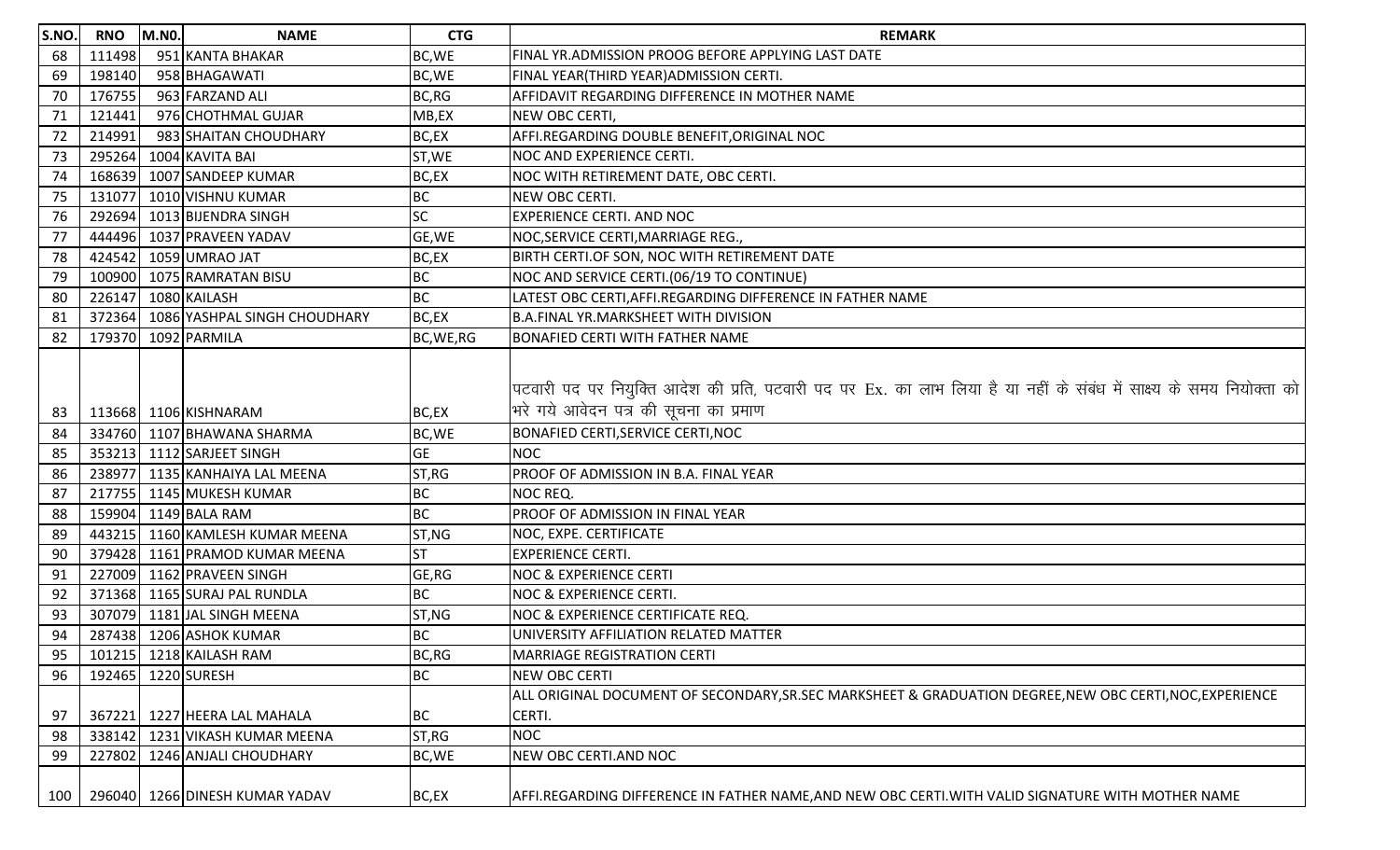| S.NO. | <b>RNO</b> | <b>M.NO.</b> | <b>NAME</b>                        | <b>CTG</b> | <b>REMARK</b>                                                                                               |
|-------|------------|--------------|------------------------------------|------------|-------------------------------------------------------------------------------------------------------------|
|       |            |              |                                    |            |                                                                                                             |
| 101   | 229791     |              | 1272 GUMAN SINGH BHATI             | GE,EX      | नियुक्ति के समय नियोक्ता को भरे गये आवेदन पत्र की सूचना का प्रमाण, दौहरा लाभ संबंधित शपथ पत्र               |
| 102   | 104483     |              | 1281 NARAYAN LAL JAT               | BC, ME     | <b>NEW OBC CERTI</b>                                                                                        |
| 103   | 311984     |              | 1289 VIKASH KUMAR                  | <b>BC</b>  | NEW OBC CERTIFICATE REQ.                                                                                    |
|       |            |              |                                    |            |                                                                                                             |
| 104   |            |              | 319988 1294 YOGENDRA KUMAR DHAKA   | BC,EX      | नियुक्ति के समय नियोक्ता को भरे गये आवेदन पत्र की सूचना का प्रमाण, दौहरा लाभ संबंधित शपथ पत्र               |
| 105   |            |              | 202147 1323 SURESH PARIHAR         | <b>SC</b>  | <b>ADMISSION PROOF IN B.A. FINAL</b>                                                                        |
| 106   | 187761     |              | 1349 SAVITA                        | BC, WE     | AFFIDAVIT REGARDING DIFFERENCE IN FATHER'S NAME                                                             |
| 107   | 397164     |              | 1354 VISHRAM MEENA                 | IST        | <b>EXPERIENCE CERTI.REQ</b>                                                                                 |
| 108   | 376627     |              | 1356 DASHRATH SINGH                | <b>BC</b>  | DEPARTMENTAL NOC REQ.                                                                                       |
| 109   | 356454     |              | 1359 BHAWANI SINGH SHEKHAWAT       | GE,EX      | <b>B.A.DEGREE WITH DIVISION</b>                                                                             |
|       |            |              |                                    |            | ATTESTATION FORM WITH SIGNED IN ONE COPY, ORIGINAL NEW OBC CERTI, NOC, EXPERIENCE CERTI, PROOF OF ADMISSION |
| 110   |            |              | 140159 1362 MANISH KUMAR CHOUDHARY | BC,RG      | <b>IN FINAL YEAR</b>                                                                                        |
| 111   |            |              | 438348 1374 RAJESH KUMAR MEENA     | ST, RG     | NEW ST CERTI. WITH VALID SIGNATURE, NOC                                                                     |
|       |            |              |                                    |            |                                                                                                             |
| 112   |            |              | 256284 1375 KULDEEP PATIDAR        |            | BC, RG, TSP-UR B.A.DEGREE, EXPERIENCE CERTI, NEW SPECIAL BONAFIED CERTI,                                    |
| 113   | 434591     |              | 1383 JITENDRA KUMAR NAGAR          | SC         | <b>SERVICE CERTI AND NOC</b>                                                                                |
| 114   | 321186     |              | 1405 ARVIND BUDANIYA               | BC,EX      | ORIGINAL AFFI. REGARDING DOUBLE BENEFIT                                                                     |
| 115   | 186288     |              | 1416 VINOD KUMAR                   | <b>SC</b>  | UNIVERSITY AFFILIATION RELATED                                                                              |
| 116   | 194046     |              | 1417 MOHAN SINGH                   | <b>SC</b>  | FINAL YEAR APPEARING CERTI.                                                                                 |
| 117   | 434589     |              | 1420 DHARMENDRA SINGH MEENA        | <b>ST</b>  | SERVICE CERTI, NOC, MARRIAGE CERTI.                                                                         |
| 118   | 418490     |              | 1452 KISHAN GAWARIYAN              | SC, RG     | FINAL YEAR ADMISSION PROOF BEFORE APPLYING LAST DATE                                                        |
| 119   | 147780     |              | 1453 GIRRAJ SINGH                  | <b>SC</b>  | $\vert$ परिणाम जारी होने की दिनांक सहित तीनों वर्ष की अंकतालिकाऐं $\,$ प्रमाण पत्र                          |
| 120   | 158576     |              | 1454 SUMAN                         | BC, WE     | FINAL YEAR ADMISSION PROOF BEFORE LAST DATE OF APPLYING                                                     |
| 121   | 379423     |              | 1463 NIRMALA                       | BC, WE     | AFFI.REGARDING DIFF IN SELF & MOTHER NAME REQ.                                                              |
| 122   | 198491     |              | 1467 POORA RAM                     | BC,EX      | नियुक्ति के समय नियोक्ता को भरे गये आवेदन पत्र की सूचना का प्रमाण                                           |
|       |            |              |                                    |            |                                                                                                             |
| 123   |            |              | 528056 1474 NIMBA RAM KALA         | BC,EX      | NOC, AFFI.REGARDING DOUBLE BENEFIT. नियुक्ति के समय नियोक्ता को भरे गये आवेदन पत्र की सूचना का प्रमाण       |
| 124   |            |              | 443727 1482 SUNIL KUMAR KALA       | SC         | <b>NOC, SERVICE CERT.</b>                                                                                   |
| 125   |            |              | 389476 1484 VINOD KUMAR MEENA      | <b>ST</b>  | NEW S.T. CERTI IN RAJ GOVT FORMAT REQ.                                                                      |
| 126   | 394363     |              | 1485 ANIL KUMAR                    | <b>ST</b>  | <b>EXPERIENCE AND NOC</b>                                                                                   |
|       |            |              |                                    |            |                                                                                                             |
| 127   | 324299     |              | 1487 RAMKARAN SINGH                | BC,EX      | नियुक्ति के समय नियोक्ता को भरे गये आवेदन पत्र की सूचना का प्रमाण, दौहरा लाभ संबंधित शपथ पत्र               |
| 128   |            |              | 138436 1505 LOKESH KUMAR MEENA     | <b>ST</b>  | BA DEGREE & NEW ST CERTIFICATE REQ., ATTESTATION FORM IN TWO COPIES WITH SIGN. GAZETTED                     |
| 129   |            |              | 334149 1508 NAGENDRA SINGH         | GE,EX      | SERVICE CERTI, AFFI.REGARDING DOUBLE BENEFIT, NOC                                                           |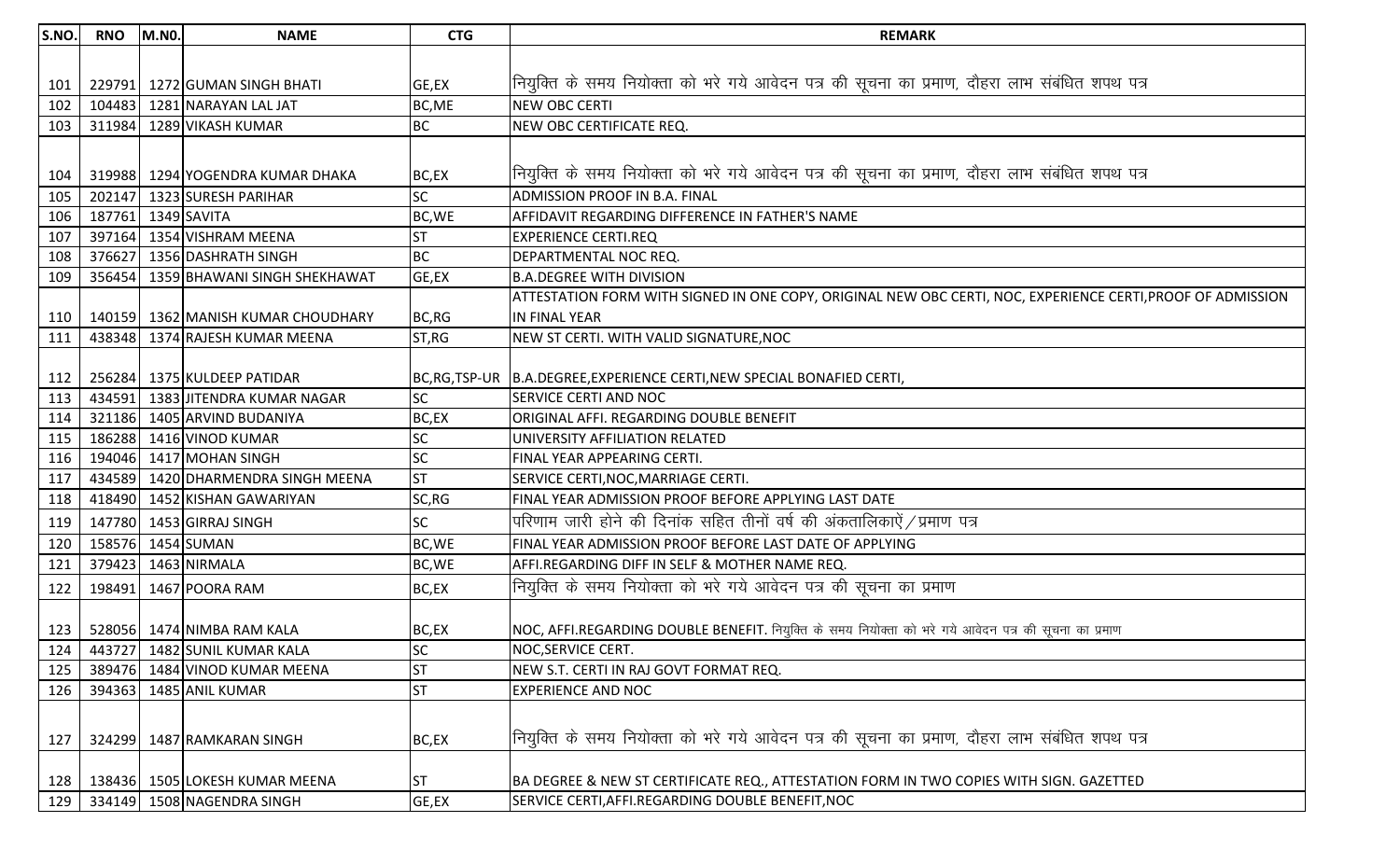| S.NO. | <b>RNO</b> | <b>M.NO.</b> | <b>NAME</b>                      | <b>CTG</b>  | <b>REMARK</b>                                                                                                 |
|-------|------------|--------------|----------------------------------|-------------|---------------------------------------------------------------------------------------------------------------|
|       |            |              |                                  |             |                                                                                                               |
| 130   |            |              | 229039 1526 MEEMA DEVI           | BC, WE      | FINAL YEAR ADMISSION CERTI.BEFORE APPLYING LAST DATE issue by Registar                                        |
| 131   |            |              | 344816 1528 RAM DAYAL CHODHARY   | BC,EX       | OBC CERTI, EXPERIENCE CERTI, AFFI.REGARDING DOUBLE BENEFIT                                                    |
| 132   |            |              | 275255 1529 HUKAMA RAM           | BC,EX       | AFFI.REGARDING DOUBLE BENEFIT, NOC WITH RETIREMENT DATE                                                       |
| 133   | 247422     |              | 1543 SHER SINGH JATAV            | SC          | <b>EXPERIENCE CERTI.</b>                                                                                      |
| 134   | 202687     |              | 1557 VINOD KUMAR                 | BC,EX,NG,RG | <b>NOC</b>                                                                                                    |
| 135   | 373133     |              | 1567 MAGAN LAL MEENA             | <b>ST</b>   | <b>NOC, EXPERIENCE CERTI</b>                                                                                  |
| 136   | 168782     |              | 1568 DURGA RAM MEGHWAL           | <b>SC</b>   | <b>NOC, SERVICE CERTI, ATTESTATION FORM</b>                                                                   |
| 137   | 315069     |              | 1574 DINESH KUMAR                | BC,EX       | NOC with retierment date                                                                                      |
| 138   | 421027     |              | 1582 VIKRAM PANWAR               | BC,EX       | <b>NOC WITH RETIREMENT DATE</b>                                                                               |
| 139   | 138032     |              | 1586 PRAKASH CHAND VERMA         | SC, RG      | <b>NOC, GRADUATION DEGREE</b>                                                                                 |
| 140   | 279618     |              | 1597 NEERAJ KUMAR VERMA          | SC, NG      | B.A. DGEREE, SERVICE CERTI, NOC                                                                               |
| 141   | 422840     |              | 1614 NARAJ JAT                   | BC, WE      | <b>SECONDARY AND SR.SEC.CERTI.</b>                                                                            |
| 142   | 337997     |              | 1616 BANSI LAL                   | BC,EX       | नियुक्ति के समय नियोक्ता को भरे गये आवेदन पत्र की सूचना का प्रमाण                                             |
| 143   | 169048     |              | 1622 MAHENDER DAN CHARAN         | BC,EX       | <b>DOUBLE BENEFIT AFFID.</b>                                                                                  |
| 144   |            |              | 208280 1632 RAJARAM SANGWA       | BC,EX       | CERTI.OF DOUBLE BENEFIT ISSUED BY APPOINTING AUTHORITY                                                        |
|       |            |              |                                  |             |                                                                                                               |
|       |            |              |                                  |             | नियुक्ति के समय नियोक्ता को भरे गये आवेदन पत्र की सूचना का प्रमाण, दौहरा लाभ संबंधित शपथ पत्र                 |
| 145   |            |              | 196372 1633 BHEEM DAN CHARAN     | BC,EX       |                                                                                                               |
| 146   | 347001     |              | 1639 RAM SINGH MEENA             | <b>ST</b>   | <b>NOC</b>                                                                                                    |
| 147   | 329164     |              | 1643 MUKESH KUMAR MEENA          | <b>ST</b>   | <b>NOC &amp; EXPERIENCE CERTI</b>                                                                             |
| 148   | 348813     |              | 1646 SUKHENDRA SINGH             | BC,EX       | NOC with Retir. Date                                                                                          |
| 149   | 366674     |              | 1647 KAILASH CHAND MEENA         | <b>ST</b>   | <b>NOC, APPOINTMENT LETTER</b>                                                                                |
| 150   | 441108     |              | 1661 MAHESH KUMAR JAJORIA        | <b>SC</b>   | MARRIAGE REGISTRATION CERTI.                                                                                  |
|       |            |              |                                  |             |                                                                                                               |
| 151   |            |              | 162323 1665 JIWAN SINGH          | BC,EX       | NEW OBC CERTI., नियुक्ति के समय नियोक्ता को भरे गये आवेदन पत्र की सूचना का प्रमाण, दौहरा लाभ संबंधित शपथ पत्र |
| 152   |            |              | 175138 1667 LAXMAN MEGHWAL       | <b>SC</b>   | <b>SERVICE CERTI.</b>                                                                                         |
| 153   | 425561     |              | 1670 RAMESHWAR SINGH             | BC,EX       | NOC with retier.date                                                                                          |
| 154   | 266177     |              | 1671 KAMOD SHARMA                | GE,EX       | NOC with retier.date                                                                                          |
|       |            |              | 155   388658   1672 VIKRAM SINGH | BC,EX       | मियुक्ति के समय नियोक्ता को भरे गये आवेदन पत्र की सूचना का प्रमाण                                             |
| 156   |            |              | 172058 1677 RAM NIWAS SINHAMAR   | SC, RG      | PROOF OF FINAL YEAR ADMISSION                                                                                 |
| 157   |            |              | 124378 1681 BABITA KUMARI        | BC, WE      | SECONDARY CERTI, NOC, SERVICE CERTI.                                                                          |
| 158   |            |              | 287932 1692 VED PRAKASH YADAV    | BC,EX       | नियुक्ति के समय नियोक्ता को भरे गये आवेदन पत्र की सूचना का प्रमाण                                             |
| 159   |            |              | 268183 1712 NARESH KUMAR MEENA   | TSP-ST      | NOC, S.T. CERTIFICATE IN RAJ. GOVT. FORMAT                                                                    |
| 160   |            |              | 324047 1715 RAJESH KUMAR BARODIA | <b>SC</b>   | SC CASTE CERTI.IN RAJ GOVT.FORMAT AND NOC                                                                     |
| 161   |            |              | 334060 1719 SARDAR SINGH         | BC,EX       | <b>NOC</b>                                                                                                    |
| 162   |            |              | 286128 1720 SUMER SINGH YADAV    | BC,EX       | नियुक्ति के समय नियोक्ता को भरे गये आवेदन पत्र की सूचना का प्रमाण                                             |
| 163   |            |              | 325564 1721 SANGEETA KUMARI      | BC, WE      | <b>NOC AND EXPERIENCE CERTI</b>                                                                               |
|       |            |              |                                  |             |                                                                                                               |